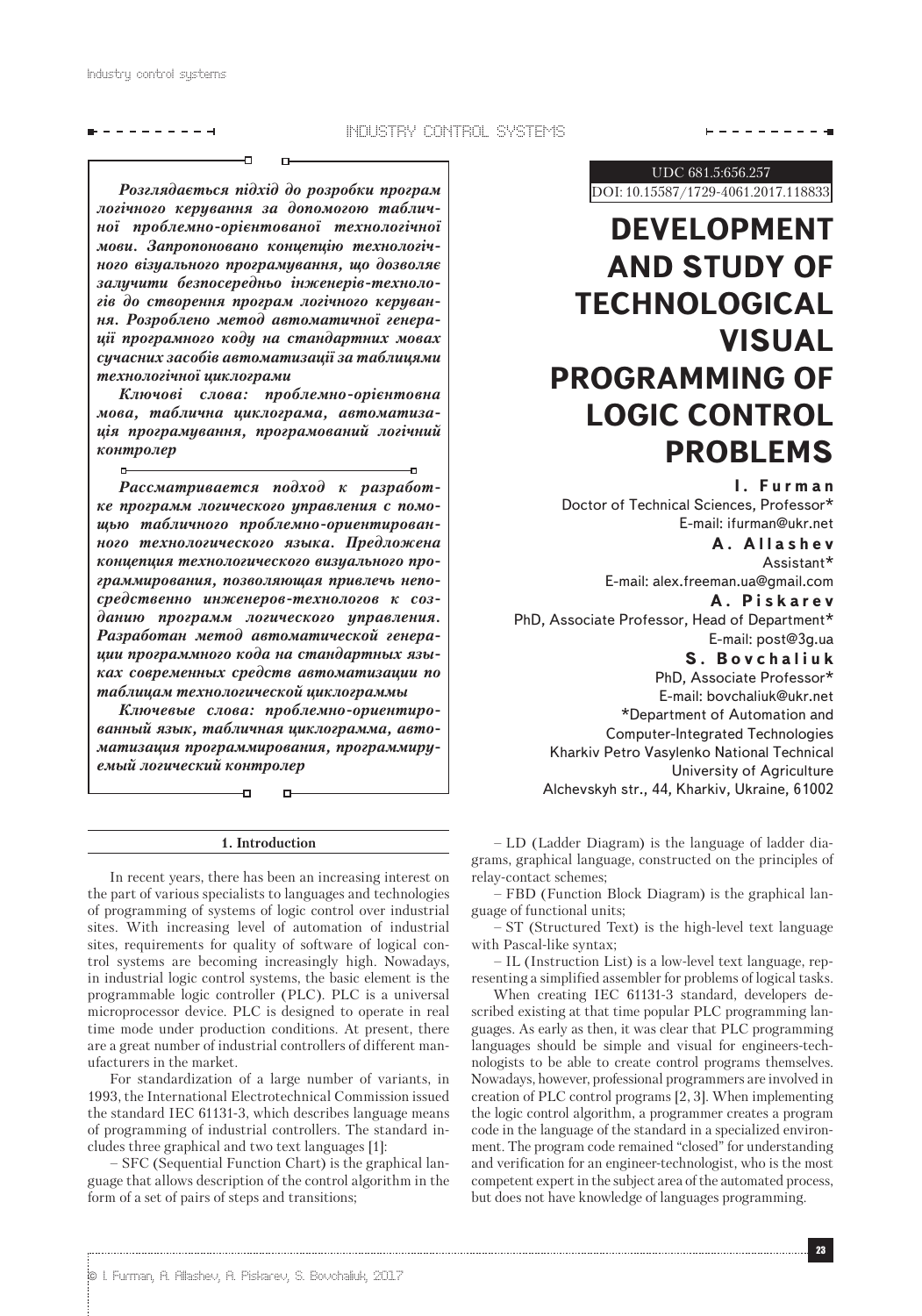Thus, today there is a need to involve engineers-technologists, who are the most competent experts in the field of automated technological process, in the process of development of logical control programs. An urgent task is to create and explore new technological linguistic means and unconventional approaches to programming logical control problems.

## **2. Literature review and problem statement**

While developing programs, professional programmers in most cases use particular approaches to writing a code that depend on subjective experience and preferences of a particular developer. It should be noted that, given the specific subject area, development and program implementation of algorithms of logic control over technological sites is a separate trend of modern programming [4]. Development of logical control systems implies a problem-oriented approach with close involvement of engineers-technologists, who are experts in the field the automated process, at all stages of life cycle of the created software [5].

Today, the most common linguistic means of creation of control systems software is the set of languages of IEC 61131-3 [6]. Each of the five languages of the standard focuses on one specific area of problems of logical control. When describing the complex control algorithms, programmers are forced to use several languages of IEC 61131-3 standard in one project. In such a program, a part of the algorithm is described in the same programming language, and the rest of the programs are described in another programming language. Many experts point out obvious shortcomings of using the languages of the standard, "closeness" for understanding and using these languages for engineers-technologists [8]. That is why there appear different works that describe PLC programming languages that are alternative to the standard. The ideas of using a universal visual language of UML modeling to create logical control programs are described [9]. Another trend is adaptation of universal text programming languages to problems of logical control [10]. However, the use of universal programming languages and modeling is

accessible only for professional programmers. It is offered to use the method of automatic generation of the program code in standard PLC programming languages for mathematical models, such as from the mathematical package MathCAD [11]. In addition, a variety of specialized modeling languages for solving a certain class of automation tasks are proposed [12].

However, a programming error in the logic of control over a complex technological site can lead not only to serious material losses, but also create an emergency situation threatening health and lives of people.

Since the advent of the first industrial controllers, various experts pointed out the need to create visual problem-oriented languages. These languages should be simple and should be able to describe the algorithm of logic control in terms of technological process alone [13]. Such an approach will allow engineers-technologists themselves to create and edit control programs. For example, at the end of the 1980-s, within the framework of the project "Buran", development of graphic programming language DRAGON (Friendly Russian Algorithmic language that will Provide Visibility) was being carried out. The main task of developers was to create a single universal programming language that due to its visibility and availability was to replace specialized languages of the project. "DRAGON" language designers created it as a universally accessible visual language that was intended to describe the structure of human activity and programming in particular. This language was also designed to visualize and formalize knowledge for designing and modeling of systems and to be use in the learning process, etc. The main requirement for the visual language "DRAGON" was to improve comprehension of graphical representation of algorithms (dragon-schemes) for human visual perception [14]. All other requirements were considered less important, though they did not lose their relevance.

In the 90-s, in Kharkov Institute of VSRITElectromach, there were developed and put into production at many enterprises of the former USSR the logical control automatic machines of parallel action (LCAPA); while using them for formalization of control algorithms, it was proposed to apply tabular technology cyclograms (Fig. 1).



Fig. 1. Example of control algorithm in the form of a table of technological cyclogram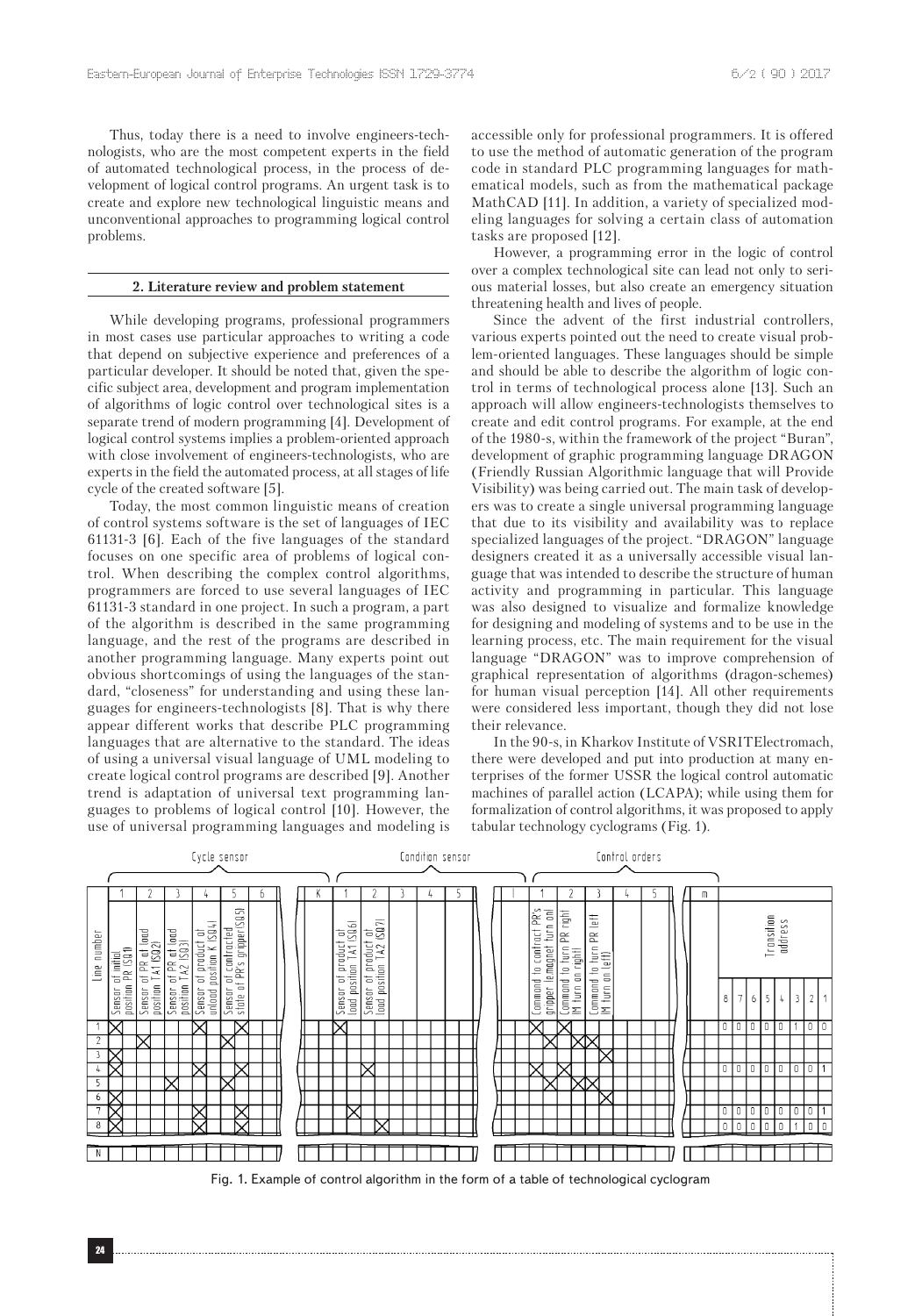This language was called "language of parallel logic controllers" (LPLC) [15]. Description of the control algorithm in the form of tables of a cyclogram was simple, visual and readable for engineers-technologists. Thus, engineers-technologists created a control program in this tabular language, checked the control algorithm and eliminated logic errors in the program. When creating a tabular language LPLC, the main requirement was also comprehensibility of tabular representation of the control algorithm in the form of a cyclogram of visual perception by an engineer-technologist [16].

At present, to attract specialists from different subject areas to solving applied tasks, the approach, based on creation and use of problem-oriented languages in the process of program designing, is being developed [17]. Lots of problem-oriented languages for creation of programs in the field of management of databases, finance, mathematical packages and other problems are currently used in practice. To attract engineers-technologists to development of control systems based of the standard PLC, it is also proposed to use a variety of subject-oriented languages for description of technological algorithms [18].

Thus, it would be appropriate in the context of the problem-oriented approach to use the tabular language of technological cyclograms for various microelectronic means of logic control as a language of formalization of the control algorithm. A technological cyclogram is visual, its concepts and terminology comply with automated technological process, due to which it can be used by different professionals at different stages of the life cycle of a logical control system. However, for implementation of possibility of programming different industrial controllers directly by a tabular cyclogram, it is essential to explore the requirements for specialized instrumental environment of visual programming and for the method of integration with existing PLC programming packages in standard programming languages.

#### **3. The aim and objectives of the study**

The main aim of preset research is to improve the quality of logical control programs for different industrial controllers by using the problem-based tabular language of technological cyclograms as a programming language.

influence

haut

To accomplish the set goal, it is necessary to solve the following problems:

– to develop the problem-oriented language of programming of means of logic control and technology and its applications;

– to develop requirements for environment of programming of logic controllers with the use of the proposed problem-based technological language;

– to explore the proposed means of programming in tasks of creation of programs of logical control of technological equipment.

**4. Development of technological visual programming**

### **4. 1. Creation of a problem-oriented language based on tabular cyclograms**

Software development within the problem-oriented approach at the first stage implies description of the control model in the problem-oriented language, which specializes in a specific subject area and does not depend on specific software and hardware. Then the debugged control model is automatically converted into a real code in a standard language.

With development of microprocessor technology and applied information technologies as a programmer of modern PLC, the use of a personal computer started.

Today, manufacturers of microprocessor PLC offer for their controllers either branded SoftLogic – programming systems or integration of their controllers with third-party SoftLogic systems. In these instrumental systems, a developer can create a control program in the languages of IEC 61131-3 standards, compile a project into a machine code and directly download the compiled code in an industrial controller. Thus, it is advisable to use standard PLC programming languages as implementation languages. Automatically generated by the problem-oriented model, a control program in the language of the standard can be compiled and uploaded in a specific PLC model with the help of the existing SoftLogic-system.

The proposed technological visual programming was implemented within the rules and concepts of problem-oriented programming, involving creation of software abstractions of the solved problem, which are called domain models [19, 20]. Even in the middle of the last century, various experts indicated visibility and convenience of describing complex situations in the tabular form while analyzing a solved problem, and the possible use of tables of solutions directly as a programming language [21–23]. Thus, it is appropriate to use the improved tabular language of cyclograms as a problem-oriented language. Technological cyclogram meets the necessary requirements of clarity, simplicity, accessibility for understanding of engineering personnel. An engineer-technologist will be able to formalize the whole algorithm of logical control directly in the proposed tabular language. The basic concept of programming with the help of the cyclogram language is the "state" of the controlling machine. The reaction of the controlling machine to the input influence will depend on which line of a cyclogram control is (Fig. 2).

control automaton



Fig. 2. Formalization of logic of controlling machine in the form of tables of cyclogram language

> When constructing a cyclogram, a developer operates input, output and internal variables. Input and output variables are Boolean vectors. Input variables are state of inputs of the controller, i. e. states of the controlled object and the environment. Output variables are states of outputs of the controller, that is the generated control commands. The program consists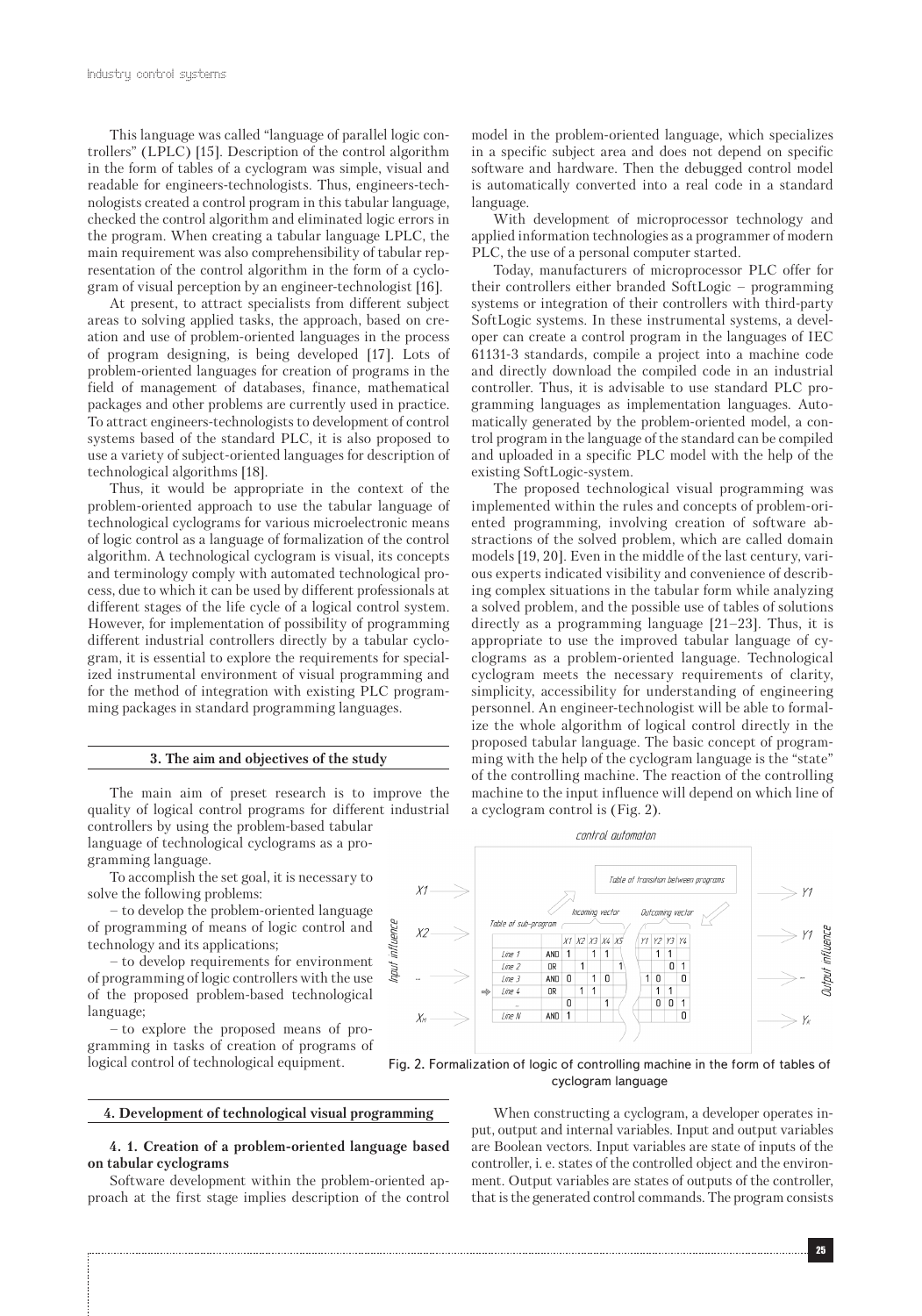of the descriptive and the operator parts. The descriptive part includes the link of the program elements to the control object. The operator part includes a tabular record of a cyclogram of operation of technological aggregate. The operator part is a sequence of lines, each of which is a logic operator.

#### **4. 2. Technology of creation of control programs in the language of tabular cyclograms**

Technological visual programming technology in practice is implemented by:

1) creation of a visual object-oriented language of formalization of the logical control algorithm (for example, different variations of the tabular language of technological cyclograms);

2) development of the specialized programming environment for the problem-oriented language with powerful visual capabilities (tabular cyclogram editor, etc.);

3) development of the program analyzer in the created problem-oriented language;

4) development of the rules of translation (program code generation) of the tabular cyclogram into program code in the standard language of the selected hardware platform.

Within the framework of the proposed TVP-programming, the tabular language of technological cyclograms, which allows visual description of control logic in terms of technological process, was used as the language of formalization of the control algorithm. The program is created as a set of tables in a specialized table editor. A set of software elements and structures of the tabular cyclogram language can be different. But it is necessary to develop the rules for analysis of a cyclogram and translation into a program code in a standard programming language for each variant of the tabular cyclogram language.

For implementation of the proposed approach to programming of means of logic control in practice, it is necessary to create a specialized programming environment, which should include the following subsystems:

– a subsystem of input of project variables (input, output, internal variables, counters, timers, etc.), tasks from the list of subprograms of a cyclograms depending on the implemented algorithm;

– a cyclogram table editor that makes it possible, operating a list of project variables, to describe control logic in the form of lines of cyclogram tables;

– an error-control subsystem of control program in the form of cyclogram tables;

– a virtual logical controller that allows emulation of operation of the controlling machine depending on cyclogram tables (which allows checking in the emulation mode what output impacts will be formed depending on the test sequence of incoming vectors);

– a set of specialized translators into standard IEC 61131-3 languages, which make it possible to automatically transform control logic in the form of tables of the debugged cyclogram into a program code into standard PLC language;

– a specialized translator, which generates description of a controlling digital device in the hardware description language (for example, full HDL-description of the logical control automatic machine of parallel action) by cyclogram tables and the selected HDL-pattern.

## **4. 3. Creation of a specialized programming system in language of tabular cyclograms**

With the proposed approach, a personal computer with the developed programming environment in the language of technological cyclograms immediately becomes a device of programming of microelectronic means of logic control. In technological visual programming, an engineer-technologist himself describes the logic control algorithm in a tabular form. Programming of discrete systems of logic control is formalization of a sequence of logical equations. When creating control programs, a developer operates logical variables that are connected with discrete inputs-outputs of the controller. Programming in the tabular cyclogram implies that for each of the expected set of input and internal variables, control command is formalized as a set of states of output discrete variables. Thus, a mandatory part of programming TVP-environment is the module of link of cyclogram variables to specific physical inputs-outputs of the industrial controller (Fig. 3). Operating given variables of the project, a developer describes control logic in the table editor of TVP-environment in the form of cyclogram lines. To have a possibility to verify control logic without uploading the program to the hardware controller, TVP-environment must contain module "Virtual controller". This module should make it possible to perform a cyclogram in the emulation mode in TVP-environment, that is, to offer the possibility to generate a sequence of input vectors and verify implemented control.

Engineer-technologist (programmer)



Fig. 3. Structure of TVP-environment of programming of industrial logic controllers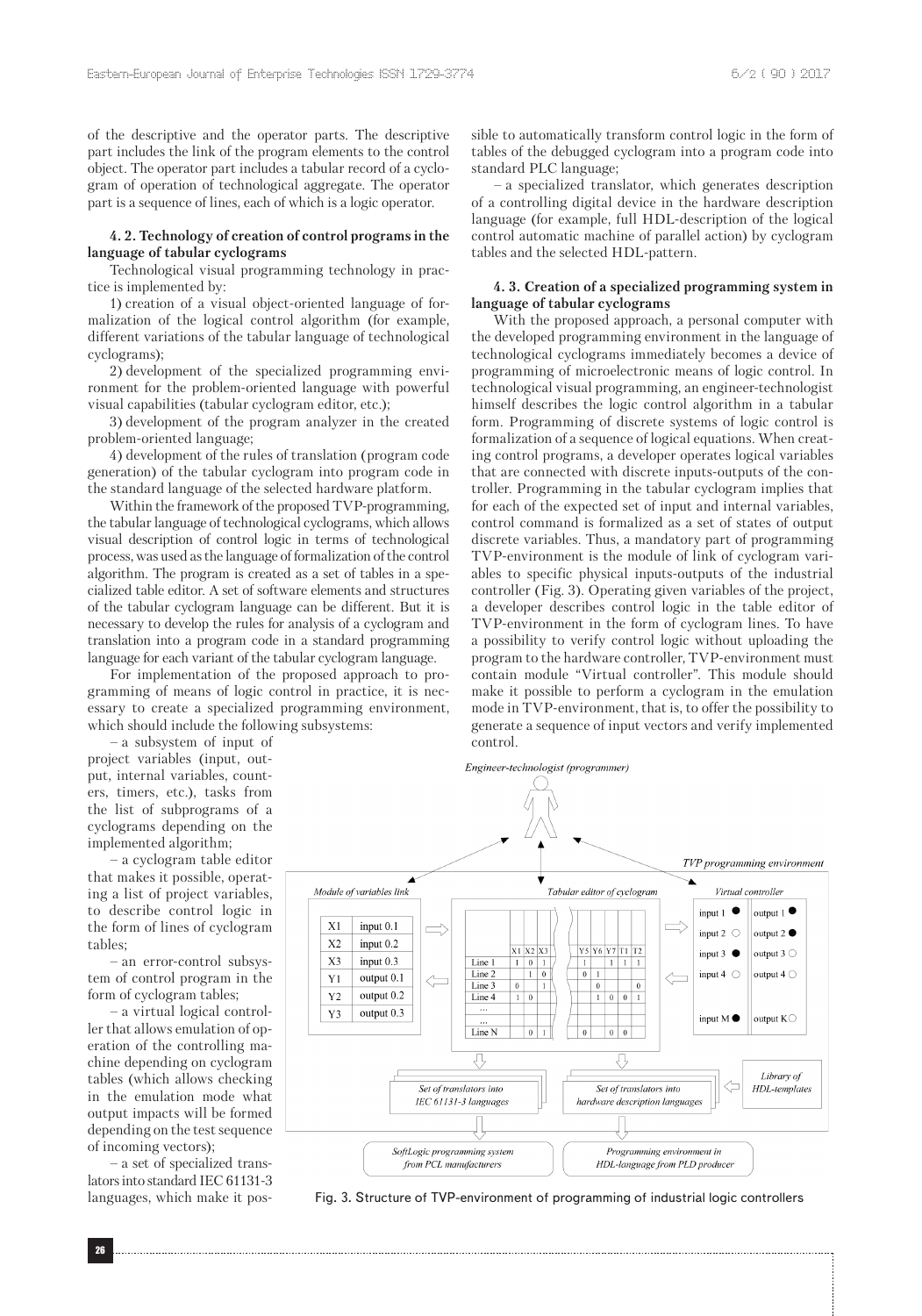Created and debugged control program in the form of a cyclogram is automatically translated into the program code in the language of implementation for the selected hardware of logic control. Since PLC is a standard microprocessor device with the system software, built-in by a manufacturer, application control program in IEC 61131-3 language contains only control logic. That is why a completely applied control program in one of five languages can be obtained by a debugged cyclogram. For this, TVP-environment should be composed of a set of translators of a cyclogram into a program code for each language of IEC 61131-3 standard. Translation includes an analysis of the variables of a project and all cyclogram tables and subsequent synthesis – generation of a complete code of the equivalent program in the selected language of implementation. During cyclogram processing, a translator must find out whether the generated cyclogram is incorrect by any rule. If the generated cyclogram is incorrect, a detailed message is given to a developer. If a cyclogram is correct, it is necessary to generate by translation rules the original code in the implementation language on all the lines in the cyclogram tables. For example, ST language is a standardized text language that is similar to the Pascal language. A logical equation in this language is a conditional operator "IF", which lists the logical variables involved in this equation. If the condition of the operator "IF" becomes equal to "TRUE", a set of operators of section "THEN" is fulfilled. Thus, one logical operator of the program in ST language corresponds to one line of the cyclogram table. If a variable is used in the left side of a cyclogram's line (expected event), the check of this variable gets into the condition of operator "IF". If a variable is used in the right side of the cyclogram's line (generated control order), a change in the value of this variable gets in section "THEN" of the same conditional operator in ST language (Fig. 4).



Fig. 4. Example of translation of a cyclogram line into a program code in ST text language and LD graphic language

A program in a standardized graphical language of ladder LD diagrams visually resembles an electric circuit with closed and open contacts. Presence or absence of current corresponds to the result of a logical operation (true – there is current; false – there is no current). On the left and on the right, the circuit is limited by vertical lines — power buses. Between them, there are chains, formed by contacts and relay coils, similar to conventional electronic circuits. On the left, any chain begins with a set of contacts that send left-toright "ON" or "OFF" states, corresponding to logical values "TRUE" or "FALSE". A logical variable corresponds to each contact. Sequential connection of contacts forms a logical operation "AND", parallel connection of contacts forms a logical operation "OR". In the right part of the circuit, there can be any number of coils (relay), which can be assembled

only in parallel. Thus, one circuit in the graphic diagram in LD language corresponds to one line of the cyclogram table. If a variable is used on the left side of a cyclogram's line (expected event), a correspondent contact, connected to the variable, appears on the left side of LD chain. If a variable is used on the right side of the cyclogram's line (generated control order), a correspondent coil appears on the right side.

If the industrial PLD-controller was selected as hardware means of logic control, a developer before translation must select an accessible template of a digital device from a library of TVP-system. HDL-template contains complete description of typical architecture of a digital device (for example, description of a logical controlling machine of parallel action of increased reliability). Specialized translator of TVP-environment, relying on control logic, implemented in a cyclogram, by the selected template generates a complete text in the language of description of hardware of a digital control device with the selected architecture. Thus, when adding a new HDL-template to the library of TVP-environment, it is necessary to implement the rules of embedding into this template of logic control, based on the technological cyclogram.

Automatically generated code without modifications is loaded by a developer of the standard programming environment of the selected hardware, from where the connected industrial controller is programmed.

One of the first attempts of the authors to implement the system of programming PLD-controller using the language of technological cyclograms was a simple environment of programming in LPLC-M language. This system made it possible to generate a program code in AHDL language of hardware description, describing the machine of parallel action for controlling the railway crossing, using the cyclogram table for automatic system of controlling railway crossings. Then, the editor of simple one-table cyclograms and the translator of these cyclograms into the program code in corporative STL language of industrial controllers of Festo company was created. Within the framework of this work, we studied requirements for the universal TVP programming environment, which will make it possible in the tabular problem-oriented language Cyclograf, operating variables of a project, to describe different control algorithms, in the stepwise emulation mode to debug control logic in TVP-environment itself, and to work out sequentially a set of input vectors in emulation mode. After creating and debugging control logic in TVP programming environment, a developer selects a specific model of the industrial controller (microprocessor PLC, industrial PLD-controller) and a standard implementation language, available for this model. A set of specialized translators of TVP-environment automatically generates a complete program code by the created cyclogram (and by a selected template of a digital device). To implement the proposed approach in practice, the specialized table programming environment and the sub-system of modeling of control algorithm "Virtual controller" were created (Fig. 5).

The translator into the program code in ST language of the international IEC 61131-3 standard was created as a part of the developed programming environment.

A key challenge that was solved when creating TVP-technology was development of effective visual programming language, oriented to a user, not having software development skills. When creating this programming method, the authors set for themselves minimum and maximum tasks. To solve the minimum task, it was necessary to provide an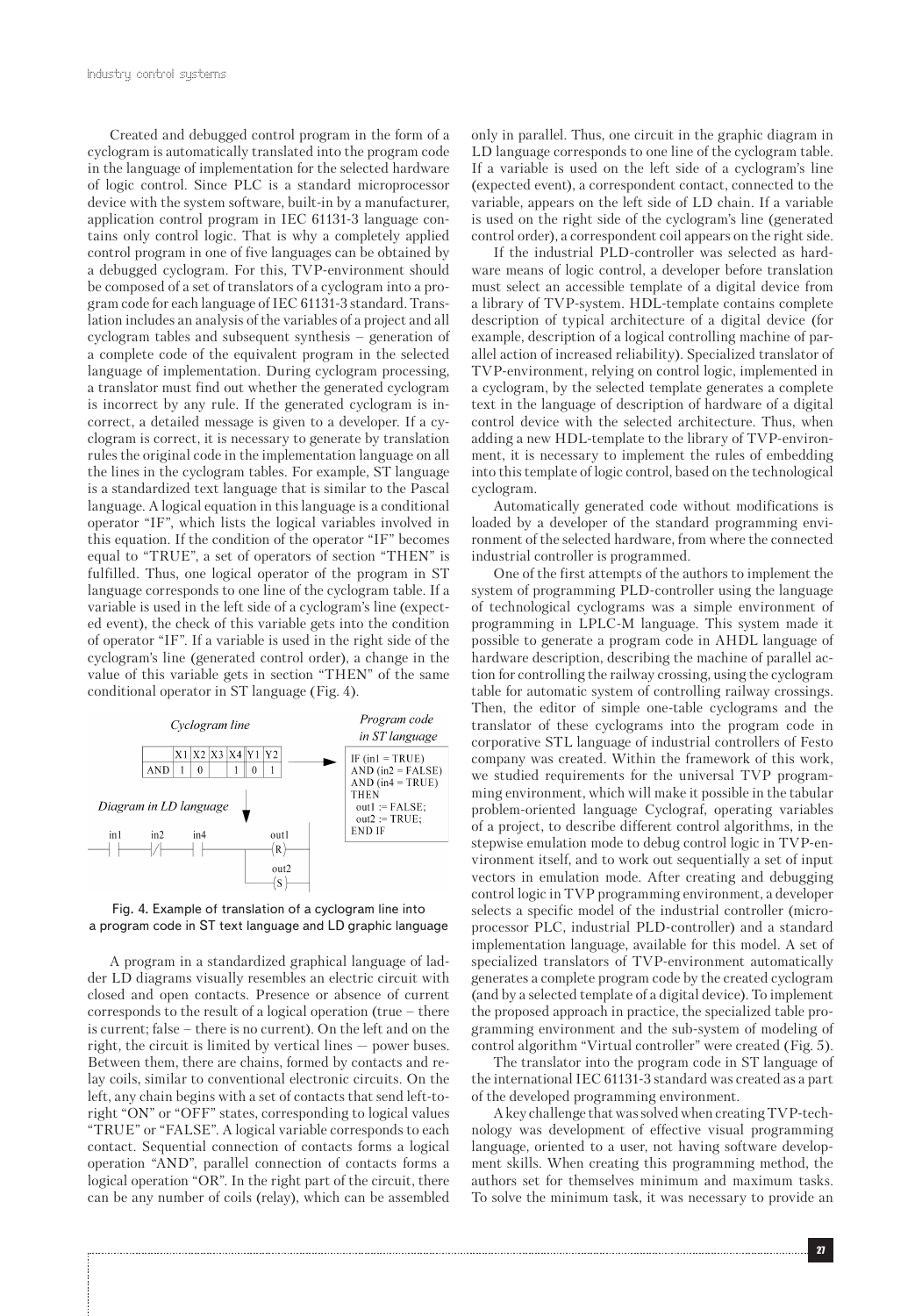accessible level of programming code visibility for an engineer-technologist who has no professional skills in the field of informatics and programming languages. To solve the maximum problem, it is necessary to exclude a programmer from the technological process of preparation of controlling programs altogether and pass over the software development directly to an engineer-technologist, providing him with respective tools.



| <b>Virual PLC</b>                          |                                                            |
|--------------------------------------------|------------------------------------------------------------|
| <b>PLC</b><br>History of states            |                                                            |
| Input 1<br>I1 - Automatics<br>V            | <b>Output 1</b><br>O1 - Mechanism 1                        |
| I2 - Debugging<br><b>Input 2</b><br>F      | <b>Output 2</b><br>O <sub>2</sub> - Mechanism <sub>2</sub> |
| V<br>I3 - Run<br>Input 3                   | <b>Output 3</b><br>O3 - Mechanism 3                        |
| I4 - Stop<br>Input 4<br>г                  | <b>Output 4</b><br>O4 - Mechanism 4                        |
| I5 - Emergency stop<br>г<br><b>Input 5</b> | <b>Output 5</b>                                            |
| I6 - Blocking symbol<br>Input 6<br>F       | <b>Output 6</b>                                            |
| I7 - Sensor 1 1<br><b>Input 7</b><br>F     | <b>Output 7</b>                                            |
| ⊽<br>I8 - Sensor 1 2<br>Input 8            | <b>Output 8</b>                                            |

Fig. 5. Environment for programming logic control in the language of cyclograms:  $a$  – table editor of subprograms of a cyclogram;  $b$  – module "virtual controller"

*b*

## **5. Practical example of application of technological visual programming**

Let us consider an example of creating a program of logic control in the form of a technological cyclogram that implements the algorithm of control over an industrial robot, which serves two sections of the technological line (Fig. 6). The robot under consideration is portal and moves around the rectangular coordinate system: the first direction of its motion is along the axis of the portal (right/left), the second direction of its motion is perpendicular to the axis of the portal (lowering/lifting of the gripper).

**technology**

On the first and the second sections of the production line, at the first level of the hierarchy, control of separate technological units (TU) is performed using local control systems (LCS). Each technological unit has load position "L" and unload workpieces is controlled by position

sensors SQ13-SQ20. An industrial robot performs transferring of workpieces from the unload position of the first or the second section to the load positions of the first or the second section. The state of the gripper is controlled by sensors SQ1 (gripper is released) and SQ2 (gripper is contracted). Vertical position of the gripper is controlled by SQ3 sensors (gripper is in the upper position) and SQ4 (gripper is in the lower position). Horizontal position of the gripper on the portal is controlled by sensors SQ5 (gripper is in load position TU1), SQ6 (gripper is in unload position TU1) and similarly by SQ7–SQ12.



Fig. 6. Functional diagram of the system of production line control

Algorithm, describing control of the robot for transferring the workpiece from unload position TU1 to load position TU3, is presented in Fig. 7.



position "U", at which existence of Fig. 7. Block diagram of the algorithm of program control of industrial robot's motion for workpiece transfer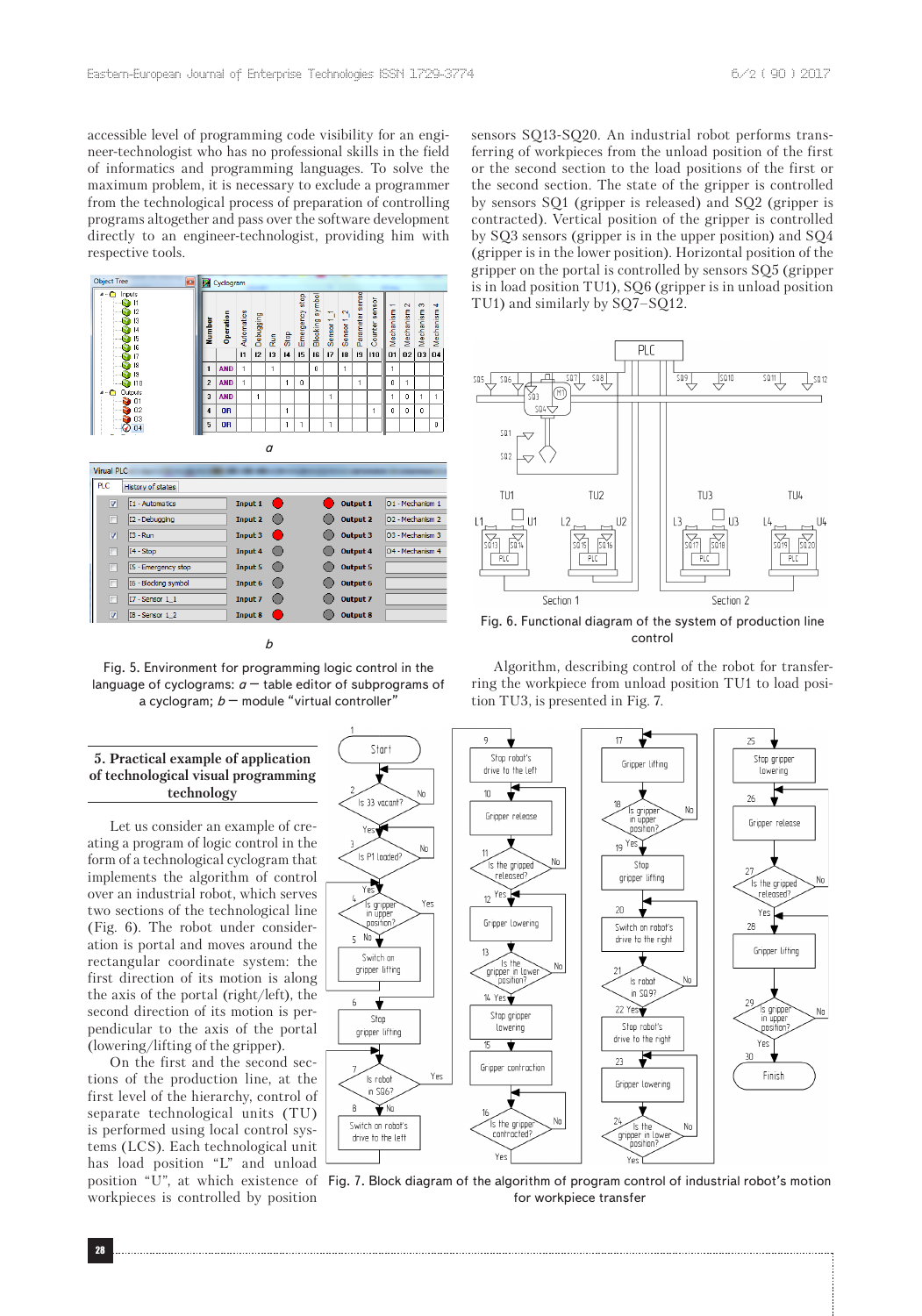The algorithm of workpiece transfer by an industrial robot is a strict sequence of actions. First, it is checked if the required load position is free and if there is a workpiece in the unload position. Then the gripper is lifted in the upper position and moved to the required unload position. After moving to the desired position, the gripper is released, lowered and contracted. Thus, the transferred workpiece is grasped by the gripper. Then the gripper is lifted and moved to the required load position. After being moved to the desired position, the gripper is lowered and released, that is the workpiece has been transferred to the load position. After that, the gripper is lifted.

Engineers-technologists as the most qualified experts in the field of automated industrial facilities are involved in the process of development of the control algorithm. With the traditional approach to creation of control software, the created technological algorithm is passed over to a programmer, who, based on his knowledge in the field of programming languages and his personal preferences, creates a program code in the selected standard language. Described by a professional programmer, the algorithm of control of the motion of an industrial robot in a graphic language of relay-contact LD symbols will visually represent the electric circuit with open and closed contacts. The same control algorithm, implemented as a program code in the text programming language ST, will represent a large amount of a text code, similar to the program code in the Pascal language. Thus, the quality of the manually generated program code and correctness of implementation of the technological algorithm in it depend completely on competencies of a programmer, his complete understanding of details of the process. Created control program in a standard language is not accessible for checking and verification to an engineer-technologist as the most competent specialist in the field of the automated technological process.

Within the proposed TVP-technology, the control algorithm is formalized in a specialized editor in the form of tables of a technological cyclogram. The above sequence of robot's actions algorithm for transferring a workpiece is represented in the cyclogram as a sequence of lines in a table, where each line is a logical equation. In the left part of the line, a user formalizes a logical condition, and in the right part – an action that is performed (Fig. 8).

The presented table cyclogram fully describes the technological control algorithm. When creating a control program in a tabular cyclogram language, a developer operates with exceptionally technological terms. A cyclogram is clear, visual and psychologically natural for engineers-technologists, which enables them to participate in development and verification of programs of logical control.

In accordance with the above technological visual programming technology, the created and debugged tabular cyclogram is automatically translated by the specialized translator into the program code in one of the languages of the standard. Without changes, the text, generated by the program is uploaded into the selected PLC model with the help of SoftLogic programs. Unlike the traditional approach, the control program in the form of tables of a cyclogram can be used by a variety of specialists for understanding the technological algorithm at the stages of launch-adjusting operations, modernization of a control system, as technical documentation, etc.

#### **6. Discussion of results of development and research into technological visual programming of problems of logic control**

Tabular language of cyclograms as a programming language for industrial controllers with parallel architecture was described in [17]. Today, however, for a wide usage of the tabular language of technological cyclograms for programming of industrial controllers in various automation tasks, it is necessary to develop a specialized programming environment and a set of specialized translators of the created cyclogram into the program code in the standard languages.



Fig. 8. Technological cyclogram of motion of industrial robot for workpiece transfer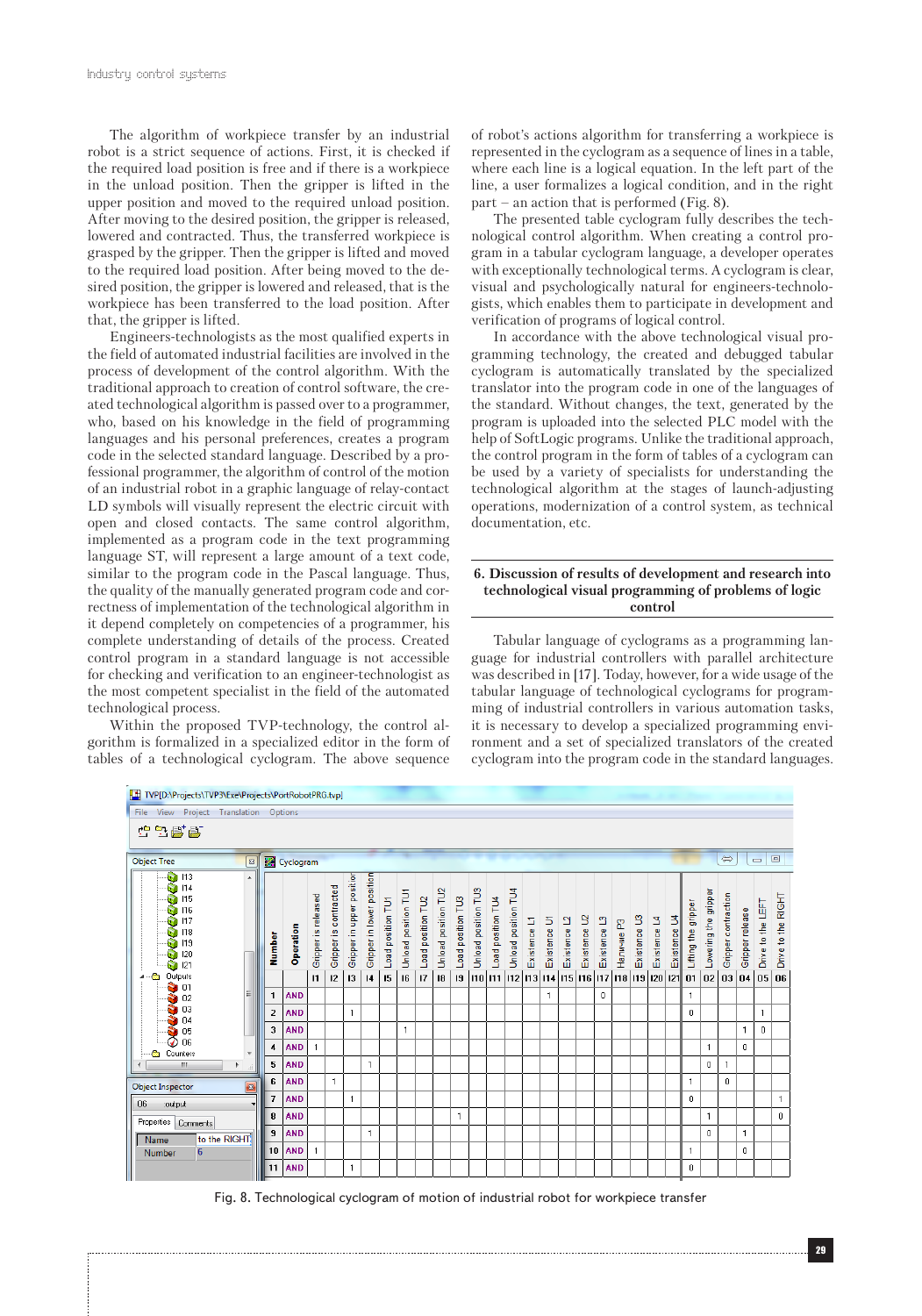The vast majority of microprocessor PLC are programmed in languages of the IEC 61131-3 standard. That is why creation of a set of translators in five different languages of the standard within the proposed TVP-environment allows programming a large set of different PLC using the tabular language of technological cyclograms. In the context of the proposed problem-oriented approach, the tabular language of cyclograms is the language of description of the model of logic control, and standard programming languages of industrial controllers are languages of implementation of this model on the specific hardware platform of logic control. Existence of the model of emulation of implementation of the created cyclogram "Virtual controller" in the TVP-environment allows debugging control logic in TVP-environment at early stages of development when it is not yet known what hardware device will be selected as a controlling machine. The existence in TVP-environment of an extensible library of templates of digital devices of logic control and rules of template generation of the program code in languages for description of hardware on a technological cyclogram allows engineers-technologists to program industrial PLD-controller for a variety of control tasks. The proposed approach at all stages of the life cycle of the software of the automated control system allows us by the modified technological cyclogram to obtain a complete program code for specific hardware device of control, or without big labor to replace one model of the industrial controller with another (replace the PLC, which is programmable only in one language, with the PLC, which is programmed in another language of the standard, to replace microprocessor PLC with the industrial PLD-controller and vice versa). Thus, TVP programming environment allows involvement of engineers-technologists as the most knowledgeable experts in the field of automated technological process into the process of development and modernization of control programs.

However, the shortcoming of this approach is the need to develop a specialized powerful visual table editor. Each version of the language of technological cyclograms must have its table editor, unlike universal text languages, the program code of which can be edited in any text editor. It should also be noted that IEC 61131-3 standard describes only appearance and syntax of graphical languages (LD, FBD, and SFC), but does not describe the format of program files storage. Therefore, if the format of storage of the graphic programs of a specific SoftLogic-system is "closed" by its developer, the control program in a graphic language, automatically generated by TVP-environment, is not transferrable to this SoftLogic-system of PLC programming (it will be necessary to type it in).

The control program in the language of technological cyclograms is simple, visual and easy to understand and modify for engineering staff. In practice, cyclograms successfully describe some classes of automation tasks (different cyclic industrial robots, coiling machines, packaging automatic machines, railway automation subsystem, etc.). However, unlike text programming languages and multilingual programming languages (one software PLC project can include different languages of IEC 61131-3 standard), strictly formalized tabular form of a technological cyclogram is not so flexible and universal. Thus, it would be worthwhile studying what classes of industrial automation problems are possible to program using tables of technological cyclogram and what set of programming constructions of cyclograms is required for each class of problems.

Related studies would offer an opportunity to develop a variety of tabular languages for different automation tasks and create a fully functional environment for programming industrial controllers with the help of technological cyclograms. An important area for further research is also identification of the zones for rational use of the language of technological cyclograms within TVP-technology in comparison with the existing traditional approach to logic control programming.

#### **7. Conclusions**

1. In the framework of the proposed technological visual programming of different industrial controllers, we developed a tabular language of technological cyclograms, which is the continuation of the programming language for logical controlling machines of parallel action. It is also proposed to use the tabular language of cyclograms as a problem-oriented language of the logical control model. The language of technological cyclograms is hardwareindependent language of formalization of the control algorithm. When specifying control logic in the form of tables of a cyclogram, a user operates exclusively with the terms of the technological process and does not take into account what microelectronic control device will be used. Under the proposed TVP-programming, a complete program code in the selected standard language of implementation is automatically generated by the created and debugged implemented control model in the form of a cyclogram. By the same technological cyclogram at any stage of the lifecycle of control system software, it is possible to generate a control program both in the programming text language PLC, or in the graphic language PLC, as well as complete description of a digital device of logic control in the hardware description language by the selected HDL-template (for example, description of a logical controlling machine of parallel action of increased reliability).

2. The composition of specialized environment for programming various industrial automation tasks with the use of the language of technological cyclograms was proposed and substantiated. TVP programming environment should include a tabular editor of different variants of cyclogram tables, the module of links of inputs-outputs of the controller and editing variables of the project, a set of specialized translators into standard programming languages of IEC 61131-3, an extensible library of HDL-templates of digital logic control devices and rules of template generation of description of a digital device on a technological cyclogram, the "Virtual controller" module for emulation of the control model, formalized in a tabular cyclogram, in TVP implementation environment. The control program in the form of the tables of technological cyclogram can be widely used at stages of launch-adjusting works, maintenance and modernization of the control systems, and as technical documentation.

3. The rules of algorithmically equivalent transformation of a technological cyclogram into a program code in the standard implementation languages were developed. In the created information environment of TVP-programming with the use of a practical example of programming of a pick-and-place robot, the possibility to formalize the control logic in the form of a language of technological cyclograms was shown.